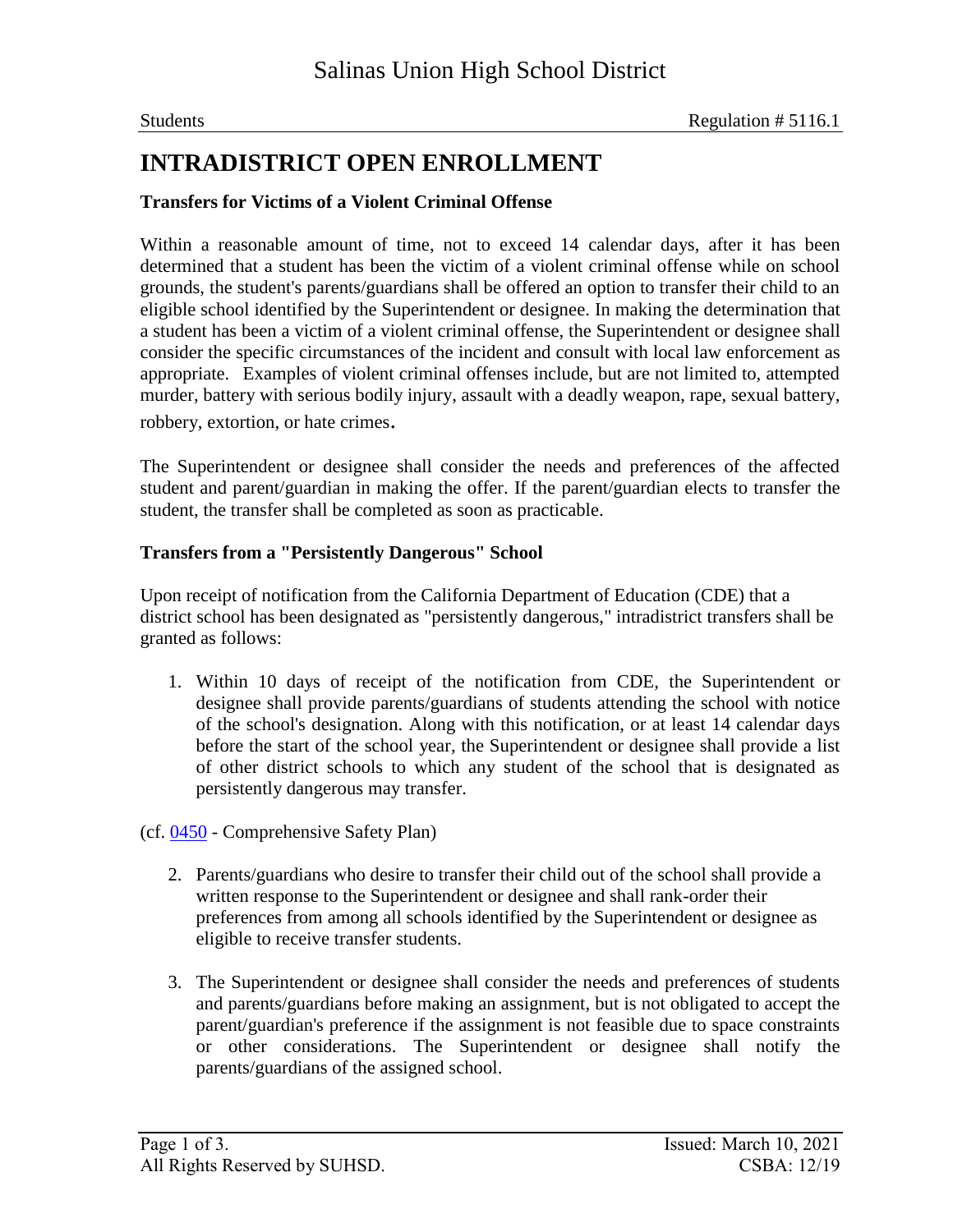## **INTRADISTRICT OPEN ENROLLMENT**

4. For students whose parents/guardians accept the offer, the transfer shall be made as quickly as possible. If the parents/guardians decline the assigned school, the student may remain in the current school.

The transfer shall remain in effect as long as the student's school of origin is identified as "persistently dangerous." The Superintendent or designee may choose to make the transfer permanent based on the educational needs of the student, parent/guardian preferences, and other factors affecting the student's ability to succeed if returned to the school of origin.

The Superintendent or designee shall cooperate with neighboring Districts to develop an inter-District transfer program in the event that space is not available in a District school.

(cf. 5117.1 – Inter-District Attendance Agreements)

#### **Other Intra-District Open Enrollment**

Except for transfers for victims of a violent crime and from a "persistently dangerous school," the following procedures shall apply to intradistrict open enrollment:

- 1. The Superintendent or designee shall identify those schools which may have space available for additional students. A list of these schools and open enrollment applications shall be available at each school site, the district office, and on the District's web site.
- 2. After the enrollment priorities have been applied in accordance with Board policy, if there are more requests for a particular school than there are spaces available, a random drawing shall be held from the applicant pool. A waiting list shall be established to indicate the order in which applicants may be accepted if openings occur during the year. Late applicants shall not be added to the waiting list for the current year but shall instead wait for a subsequent lottery.
- 3. The Superintendent or designee shall provide written notification to applicants as to whether their applications have been approved, denied, or placed on a waiting list. If the application is denied, the reasons for denial shall be stated.
- 4. Approved applicants must confirm their enrollment within 10 school days.

Any student who is granted a transfer out of a school that had been identified by CDE for comprehensive support and improvement shall be allowed to remain in the school of enrollment until completing the highest grade offered at that school. (20 USC 6311)

(cf. 0520.1 - Comprehensive and Targeted Support and Improvement)